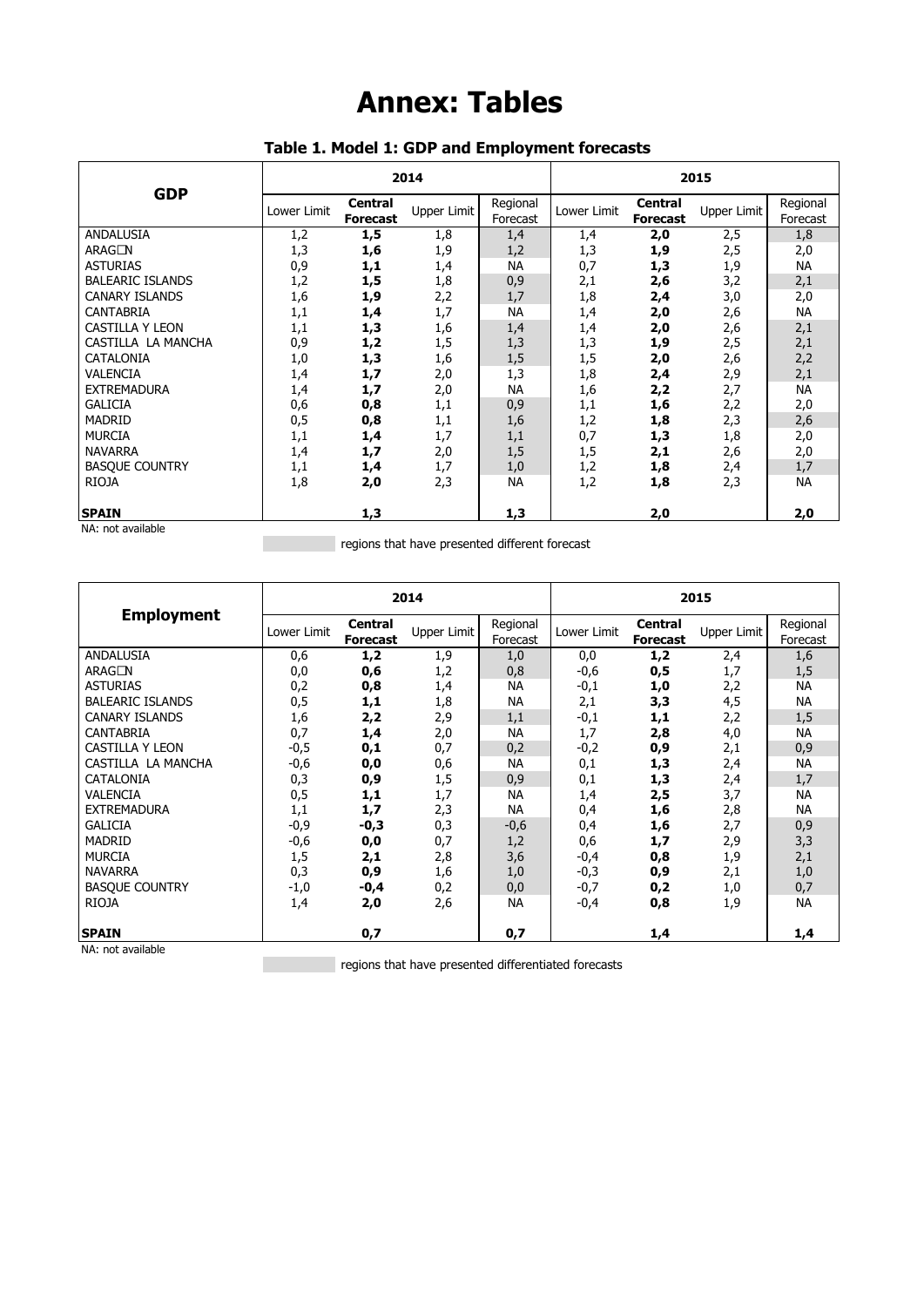| <b>GDP</b>              | <b>Differences</b><br><b>Regions-Spain</b> |                                     | <b>GDP Growth 2015 by Regions</b> |                                   |                    |                      |
|-------------------------|--------------------------------------------|-------------------------------------|-----------------------------------|-----------------------------------|--------------------|----------------------|
|                         | Average (*)<br>2000-2013                   | <b>Standard</b><br><b>Deviation</b> | Lower Limit                       | <b>Central</b><br><b>Forecast</b> | <b>Upper Limit</b> | Regional<br>Forecast |
| ANDALUSIA               | 0,0                                        | 0,7                                 | 1,3                               | 1,9                               | 2,6                | 1,8                  |
| ARAGÓN                  | 0,2                                        | 0, 5                                | 1,6                               | 2,1                               | 2,7                | 2,0                  |
| <b>ASTURIAS</b>         | $-0,4$                                     | 0,5                                 | 1,0                               | 1,6                               | 2,1                | <b>NA</b>            |
| <b>BALEARIC ISLANDS</b> | $-0,4$                                     | 1,0                                 | 0,5                               | 1,5                               | 2,5                | 2,1                  |
| <b>CANARY ISLANDS</b>   | $-0,1$                                     | 0,8                                 | 1,1                               | 1,8                               | 2,6                | 2,0                  |
| <b>CANTABRIA</b>        | $-0,4$                                     | 0,6                                 | 0,9                               | 1,6                               | 2,2                | <b>NA</b>            |
| <b>CASTILLA Y LEON</b>  | 0,5                                        | 1,0                                 | 1,5                               | 2,4                               | 3,4                | 2,1                  |
| CASTILLA LA MANCHA      | $-0,2$                                     | 0,7                                 | 1,1                               | 1,8                               | 2,5                | 2,1                  |
| CATALONIA               | $-0,2$                                     | 0,4                                 | 1,3                               | 1,8                               | 2,2                | 2,2                  |
| <b>VALENCIA</b>         | $-0,2$                                     | 0,8                                 | 1,0                               | 1,8                               | 2,6                | 2,1                  |
| <b>EXTREMADURA</b>      | $-0,1$                                     | 0,7                                 | 1,1                               | 1,8                               | 2,5                | <b>NA</b>            |
| <b>GALICIA</b>          | 0,3                                        | 0,5                                 | 1,8                               | 2,3                               | 2,7                | 2,0                  |
| <b>MADRID</b>           | 0,3                                        | 0,5                                 | 1,8                               | 2,2                               | 2,7                | 2,6                  |
| <b>MURCIA</b>           | 0,4                                        | 0,9                                 | 1,5                               | 2,4                               | 3,2                | 2,0                  |
| <b>NAVARRA</b>          | 0,2                                        | 0,7                                 | 1,4                               | 2,1                               | 2,8                | 2,0                  |
| <b>BASQUE COUNTRY</b>   | $-0,2$                                     | 0,7                                 | 1,0                               | 1,8                               | 2,5                | 1,7                  |
| <b>RIOJA</b>            | 0,2                                        | 0,7                                 | 1,4                               | 2,1                               | 2,9                | <b>NA</b>            |

## **Table 2. Model 2 forecast GDP and Employment**

(\*) A positive sign means more growth in the region

NA: not available

|                         | <b>Differences</b><br><b>Regions-Spain</b> |                                     | <b>Employment Growth 2015 by Regions</b> |                                   |                    |                      |  |
|-------------------------|--------------------------------------------|-------------------------------------|------------------------------------------|-----------------------------------|--------------------|----------------------|--|
| <b>Employment</b>       | Average (*)<br>2000-2013                   | <b>Standard</b><br><b>Deviation</b> | Lower Limit                              | <b>Central</b><br><b>Forecast</b> | <b>Upper Limit</b> | Regional<br>Forecast |  |
| ANDALUSIA               | 0,2                                        | 0,7                                 | 0,9                                      | 1,6                               | 2,3                | 1,6                  |  |
| <b>ARAGÓN</b>           | $-0,4$                                     | 0,7                                 | 0,3                                      | 1,0                               | 1,7                | 1,5                  |  |
| <b>ASTURIAS</b>         | $-0,4$                                     | 1,0                                 | 0,0                                      | 1,0                               | 2,0                | <b>NA</b>            |  |
| <b>BALEARIC ISLANDS</b> | 0,4                                        | 1,0                                 | 0,8                                      | 1,8                               | 2,8                | <b>NA</b>            |  |
| <b>CANARY ISLANDS</b>   | 0,3                                        | 1,1                                 | 0,6                                      | 1,7                               | 2,8                | 1,5                  |  |
| CANTABRIA               | $-0,3$                                     | 1,0                                 | 0,1                                      | 1,1                               | 2,1                | <b>NA</b>            |  |
| <b>CASTILLA Y LEON</b>  | 0,0                                        | 0,6                                 | 0,8                                      | 1,4                               | 2,1                | 0,9                  |  |
| CASTILLA LA MANCHA      | $-0,5$                                     | 0,9                                 | 0,0                                      | 0,9                               | 1,8                | <b>NA</b>            |  |
| <b>CATALONIA</b>        | $-0,2$                                     | 0,4                                 | 0,8                                      | 1,2                               | 1,7                | 1,7                  |  |
| VALENCIA                | $-0,3$                                     | 1,0                                 | 0,1                                      | 1,1                               | 2,2                | <b>NA</b>            |  |
| <b>EXTREMADURA</b>      | $-0,5$                                     | 0,9                                 | 0,0                                      | 0,9                               | 1,9                | <b>NA</b>            |  |
| <b>GALICIA</b>          | $-0,1$                                     | 0,4                                 | 0,8                                      | 1,3                               | 1,7                | 0,9                  |  |
| <b>MADRID</b>           | 0,6                                        | 0,7                                 | 1,3                                      | 2,0                               | 2,7                | 3,3                  |  |
| <b>MURCIA</b>           | 1,0                                        | 1,2                                 | 1,2                                      | 2,4                               | 3,5                | 2,1                  |  |
| <b>NAVARRA</b>          | $-0,5$                                     | 0,8                                 | 0,1                                      | 0,9                               | 1,8                | 1,0                  |  |
| <b>BASQUE COUNTRY</b>   | $-0,5$                                     | 1,1                                 | $-0,2$                                   | 0,9                               | 2,0                | 0,7                  |  |
| <b>RIOJA</b>            | $-0,4$                                     | 1,1                                 | $-0,1$                                   | 1,0                               | 2,2                | <b>NA</b>            |  |

(\*) A positive sign means more growth in the region

NA: not available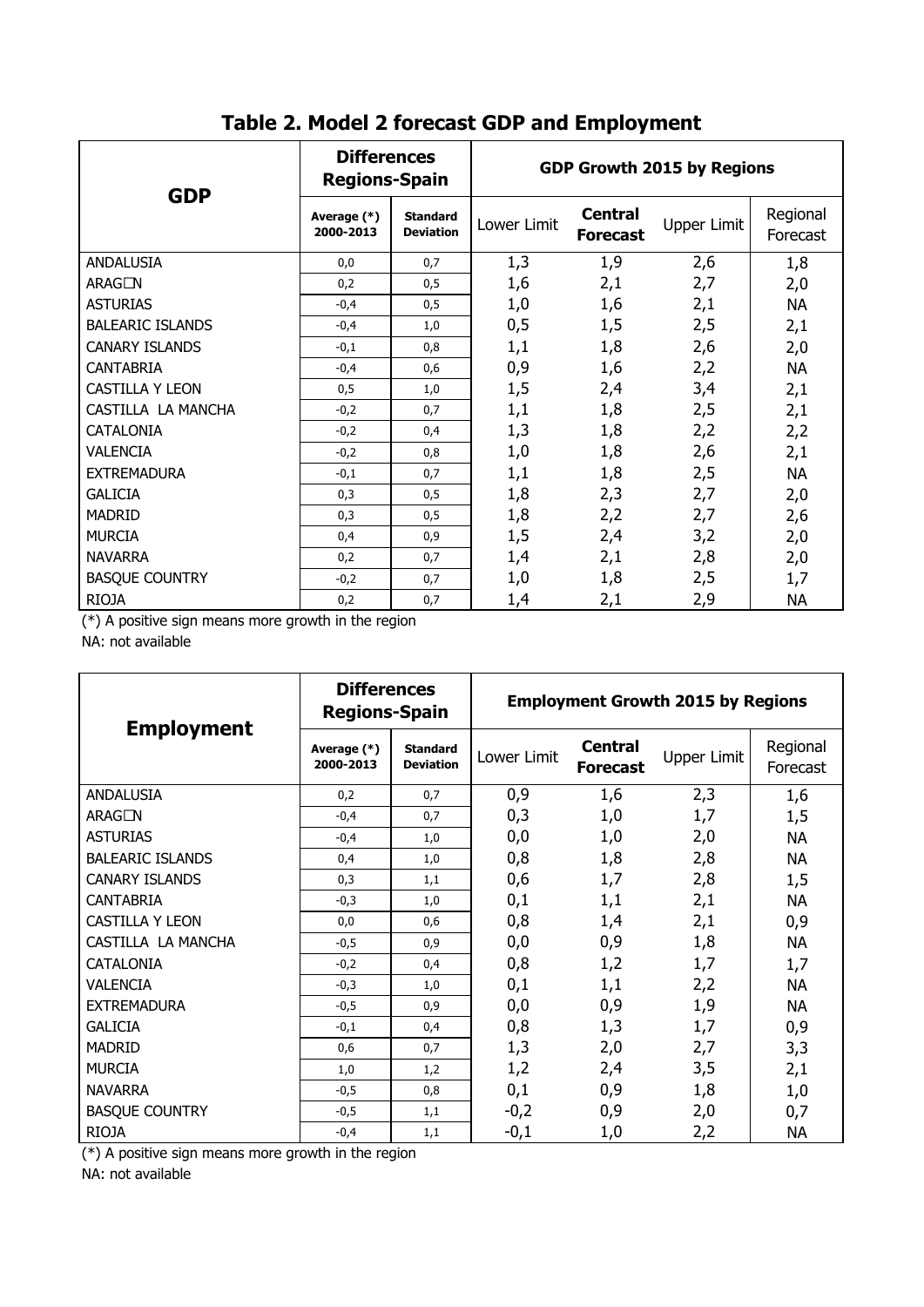|  | Table 3. Bias and assessment of the 2015 forecast |  |
|--|---------------------------------------------------|--|
|--|---------------------------------------------------|--|

Ĭ.

|                         | <b>GDP</b>    |                           |                |                           | <b>Employment</b>        |                           |                |                           |  |
|-------------------------|---------------|---------------------------|----------------|---------------------------|--------------------------|---------------------------|----------------|---------------------------|--|
|                         | Model 1       |                           |                | Model 2                   |                          | Model 1                   |                | Model 2                   |  |
|                         | <b>Bias</b>   | Forecast of the<br>region | <b>Bias</b>    | Forecast of the<br>region | <b>Bias</b>              | Forecast of the<br>region | <b>Bias</b>    | Forecast of the<br>region |  |
| ANDALUSIA               | <b>NO</b>     | <b>DOWNWARD</b>           | NO             | <b>DOWNWARD</b>           | <b>NO</b>                | <b>UPWARD</b>             | NO             | <b>EXACT</b>              |  |
| ARAGÓN                  | <b>NO</b>     | <b>UPWARD</b>             | <b>NO</b>      | <b>DOWNWARD</b>           | <b>NO</b>                | <b>UPWARD</b>             | <b>NO</b>      | <b>UPWARD</b>             |  |
| <b>BALEARIC ISLANDS</b> | <b>NO</b>     | <b>DOWNWARD</b>           | NO             | <b>UPWARD</b>             | $\overline{\phantom{a}}$ | $- -$                     | $-$            | $- -$                     |  |
| <b>CANARY ISLANDS</b>   | <b>NO</b>     | <b>DOWNWARD</b>           | <b>NO</b>      | UPWARD                    | <b>NO</b>                | <b>UPWARD</b>             | N <sub>O</sub> | <b>DOWNWARD</b>           |  |
| CASTILLA Y LEON         | <b>NO</b>     | UPWARD                    | NO             | <b>DOWNWARD</b>           | <b>NO</b>                | <b>EXACT</b>              | NO             | <b>DOWNWARD</b>           |  |
| CASTILLA LA MANCHA      | <b>NO</b>     | <b>UPWARD</b>             | NO             | <b>UPWARD</b>             | --                       | --                        |                |                           |  |
| CATALONIA               | <b>NO</b>     | <b>UPWARD</b>             | <b>NO</b>      | <b>UPWARD</b>             | <b>NO</b>                | <b>UPWARD</b>             | N <sub>O</sub> | <b>UPWARD</b>             |  |
| <b>VALENCIA</b>         | NO            | <b>DOWNWARD</b>           | N <sub>O</sub> | <b>UPWARD</b>             | --                       | $- -$                     |                | $- -$                     |  |
| <b>GALICIA</b>          | <b>NO</b>     | <b>UPWARD</b>             | N <sub>O</sub> | <b>DOWNWARD</b>           | N <sub>O</sub>           | <b>DOWNWARD</b>           | N <sub>O</sub> | <b>DOWNWARD</b>           |  |
| <b>MADRID</b>           | UPWARD        | <b>UPWARD</b>             | NO             | <b>UPWARD</b>             | <b>UPWARD</b>            | <b>UPWARD</b>             | <b>UPWARD</b>  | <b>UPWARD</b>             |  |
| <b>MURCIA</b>           | <b>UPWARD</b> | <b>UPWARD</b>             | <b>NO</b>      | <b>UPWARD</b>             | <b>UPWARD</b>            | <b>UPWARD</b>             | NO             | <b>DOWNWARD</b>           |  |
| <b>NAVARRA</b>          | <b>NO</b>     | <b>DOWNWARD</b>           | <b>NO</b>      | <b>DOWNWARD</b>           | <b>NO</b>                | <b>UPWARD</b>             | <b>NO</b>      | <b>UPWARD</b>             |  |
| <b>BASQUE COUNTRY</b>   | <b>NO</b>     | <b>DOWNWARD</b>           | <b>NO</b>      | <b>DOWNWARD</b>           | <b>NO</b>                | <b>UPWARD</b>             | <b>NO</b>      | <b>DOWNWARD</b>           |  |